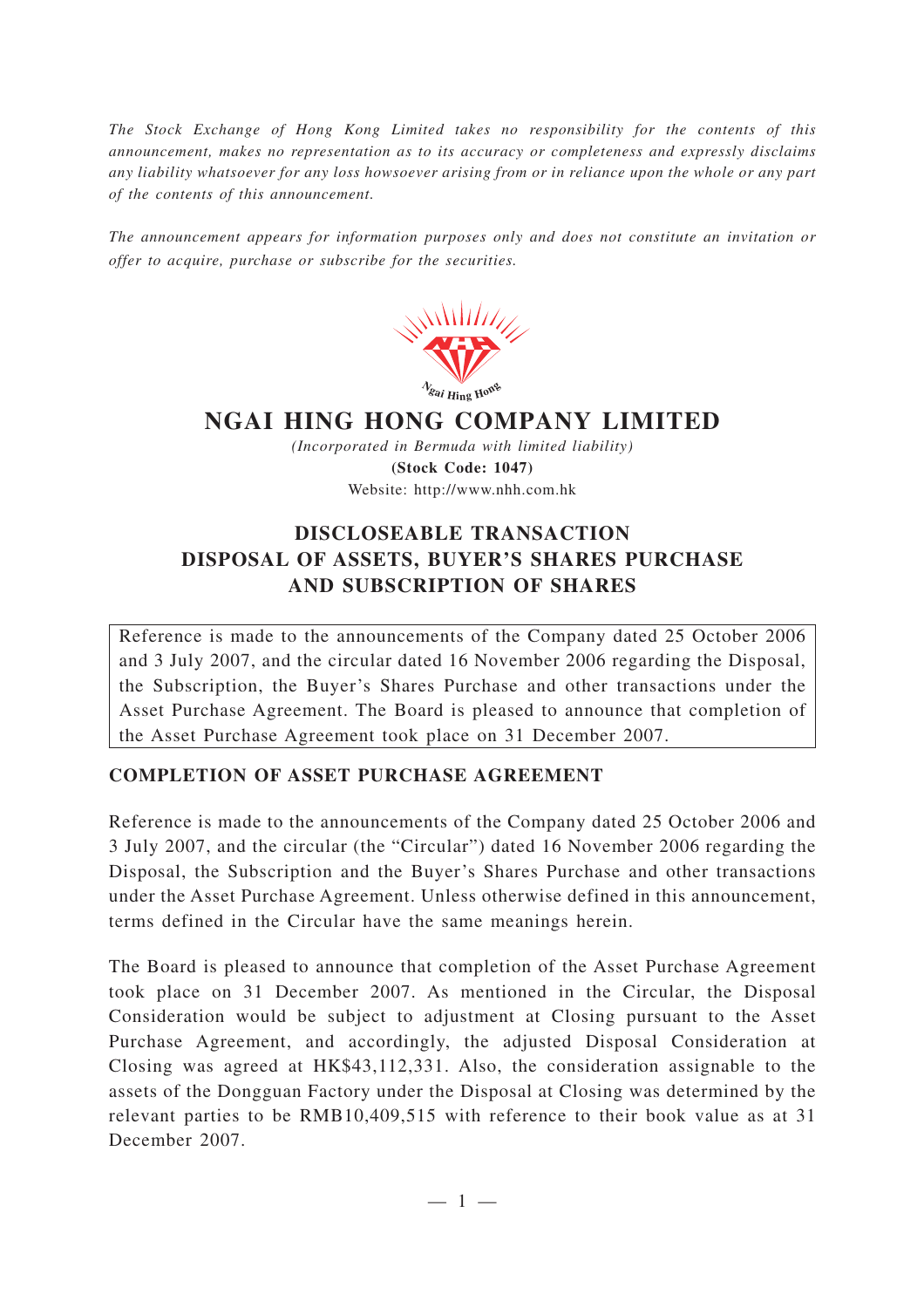## **CHANGES TO SHAREHOLDING OF THE COMPANY AS A RESULT OF THE SUBSCRIPTION**

The Subscription Shares were formally issued to PolyOne on 3 January 2008 as agreed by relevant parties. The effect of the Subscription on the shareholding structure of the Company is as follows :

|                           | <b>Immediately before</b><br>completion<br>of the Subscription |                       | <b>Immediately after</b><br>completion<br>of the Subscription |                       |
|---------------------------|----------------------------------------------------------------|-----------------------|---------------------------------------------------------------|-----------------------|
|                           |                                                                |                       |                                                               |                       |
|                           |                                                                | Number of Approximate |                                                               | Number of Approximate |
|                           | <b>Shares</b>                                                  | $\%$                  | <b>Shares</b>                                                 | $\%$                  |
| Good Benefit Limited      |                                                                |                       |                                                               |                       |
| (Note 1)                  | 196,721,500                                                    | 54.64                 | 196,721,500                                                   | 53.75                 |
| Ever Win Limited (Note 2) | 6,000,000                                                      | 1.66                  | 6,000,000                                                     | 1.64                  |
| Evergrow Company          |                                                                |                       |                                                               |                       |
| Limited (Note 3)          | 2,082,000                                                      | 0.58                  | 2,082,000                                                     | 0.57                  |
| Mr. HUI Sai Chung,        |                                                                |                       |                                                               |                       |
| Director                  | 14,971,600                                                     | 4.16                  | 14,971,600                                                    | 4.09                  |
| Mr. HUI Kwok Kwong,       |                                                                |                       |                                                               |                       |
| Director                  | 15,642,400                                                     | 4.35                  | 15,642,400                                                    | 4.27                  |
| Madam LIU Sau Lai,        |                                                                |                       |                                                               |                       |
| Director                  | 1,323,000                                                      | 0.37                  | 1,323,000                                                     | 0.36                  |
| PolyOne                   | $\Omega$                                                       | 0.00                  | 6,000,000                                                     | 1.64                  |
| Public                    | 123,259,500                                                    | 34.24                 | 123,259,500                                                   | 33.68                 |
|                           |                                                                |                       |                                                               |                       |
|                           | 360,000,000                                                    | 100.00                | 366,000,000                                                   | 100.00                |

*Note:*

- 1. Good Benefit Limited is a company beneficially owned as to 45.1%, 45.1%, 0.8% and 9.0% by Ever Win Limited, Evergrow Company Limited, Madam LIU Sau Lai, and other shareholders who are not connected persons to the Company and are not connected with the directors, chief executive, substantial shareholders of the Company or its subsidiaries or any of their respective associates (within the meaning under Rule 1.01 of the Listing Rules) respectively.
- 2. Ever Win Limited is a company incorporated in the British Virgin Islands with limited liability and is held by a trustee (as to 50,000 ordinary shares thereof) on behalf of a discretionary trust, the discretionary objects of which include Mr. HUI Sai Chung and his family members, and by Mr. HUI Sai Chung and his spouse as to 30,834 and 5 class A non-convertible redeemable preferred shares respectively.
- 3. Evergrow Company Limited is a company incorporated in the British Virgin Islands with limited liability and is held by a trustee (as to 50,000 ordinary shares thereof) on behalf of a discretionary trust, the discretionary objects of which include Mr. HUI Kwok Kwong and his family members, and by Mr. HUI Kwok Kwong as to 30,823 class A non-convertible redeemable preferred shares.